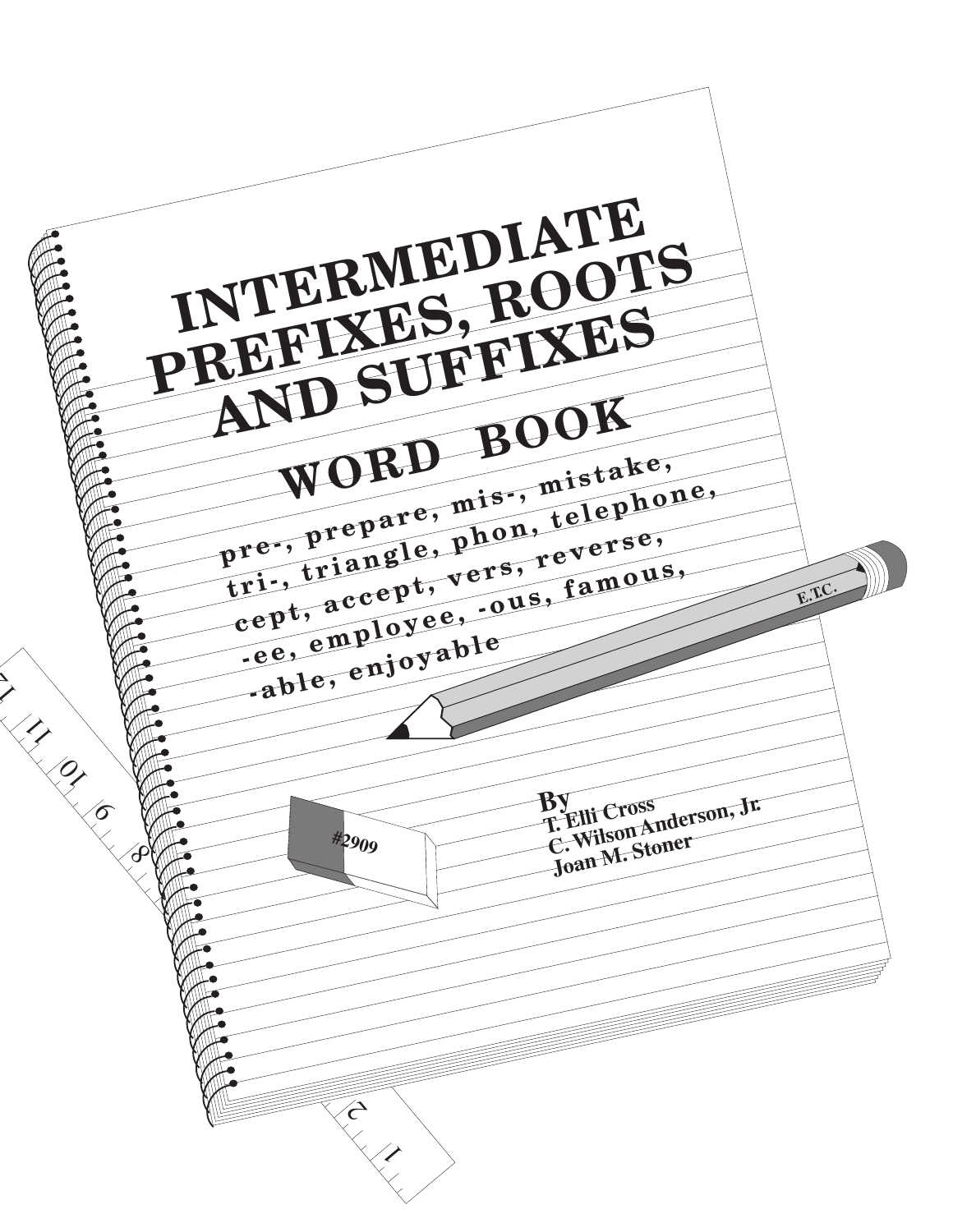# **TABLE OF CONTENTS**

## **INTERMEDIATE PREFIXES**

### **INTERMEDIATE PREFIXES SET 1**

| <b>Prefix</b> | <b>Meaning</b> | Page    |
|---------------|----------------|---------|
| pre-          | before         |         |
| post-         | after          |         |
| bio-          | life           |         |
| geo-          | earth          |         |
| multi-        | many           | $1 - 2$ |

#### **INTERMEDIATE PREFIXES SET 2**

| <b>Prefix</b> | <b>Meaning</b> | Page    |
|---------------|----------------|---------|
| $\cdots$      | $\cdots$       | 9       |
| $\cdots$      | $\cdots$       | 9.      |
| $\cdots$      | $\cdots$       | 2       |
| $\cdots$      | $\cdots$       | 2       |
|               |                | $2 - 3$ |

## **INTERMEDIATE PREFIXES SET 3**

| <b>Prefix</b> | <b>Meaning</b> | Page |
|---------------|----------------|------|
| $\cdots$      | $\cdots$       | 3    |
| $\cdots$      | $\cdots$       | 3    |
| $\cdots$      | $\cdots$       | 3    |
| $\cdots$      | $\cdots$       | 3    |
|               |                |      |

#### **INTERMEDIATE PREFIXES SET 4**

| <b>Prefix</b> | <b>Meaning</b> | Page    |
|---------------|----------------|---------|
| .             | $\cdots$       |         |
| .             | $\cdots$       |         |
| .             | $\cdots$       | 4       |
| $\cdots$      | $\cdots$       | $4 - 5$ |
| $\cdots$      | $\cdots$       | 5       |
|               | ٠              | 5       |

## **INTERMEDIATE PREFIXES SET 5**

| Prefix    | <b>Meaning</b> | Page    |
|-----------|----------------|---------|
| $\ddotsc$ | $\cdots$       | 5       |
| $\cdots$  | $\cdots$       | $5 - 6$ |
| $\cdots$  | $\cdots$       | 6       |
| $\ddotsc$ | $\cdots$       | 6       |
| . .       |                | 6       |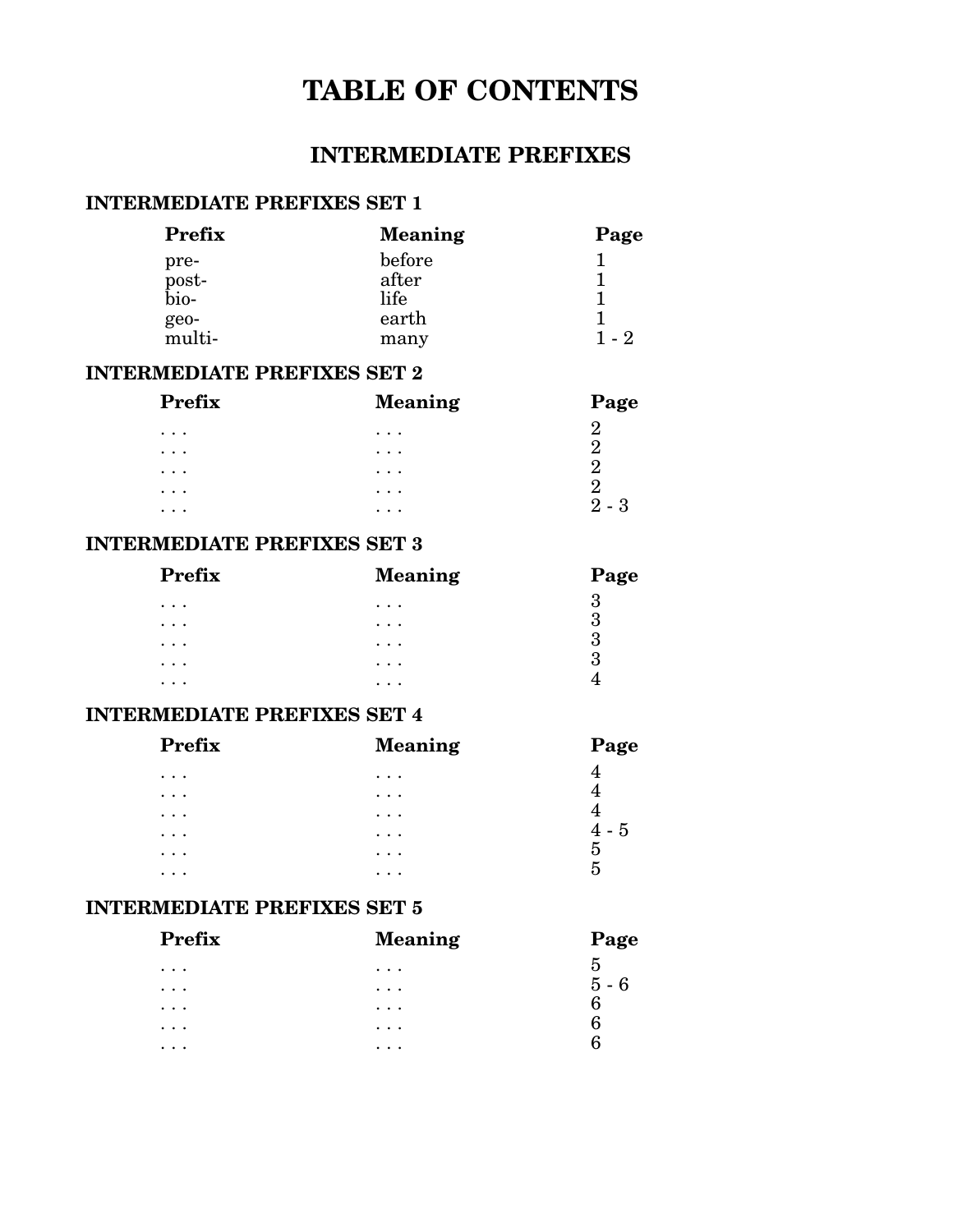## **INTERMEDIATE CHAMELEON PREFIXES SET 6**

| <b>Prefix</b>  | <b>Meaning</b>            | Page     |
|----------------|---------------------------|----------|
|                |                           | 6        |
|                | ٠                         | $6 - 7$  |
| ٠<br>$\bullet$ | ٠<br>$\bullet$            | 7        |
|                | $\bullet$                 | 7        |
|                | $\bullet$                 | 7        |
|                |                           | $7 - 8$  |
| ٠<br>$\bullet$ | ٠                         | 8        |
|                | ٠                         | 8        |
| ٠<br>$\bullet$ | $\bullet$<br>٠            | 8        |
|                |                           | 8        |
|                | ۰                         | 8        |
| $\cdots$       | ٠<br>$\cdot$<br>$\bullet$ | 8<br>- 9 |

## **INTERMEDIATE CHAMELEON PREFIXES SET 7**

| <b>Prefix</b>  | <b>Meaning</b> | Page            |
|----------------|----------------|-----------------|
| ٠<br>$\bullet$ |                | 9               |
| ٠              |                | 9               |
|                |                | 9               |
|                |                | $9 - 10$        |
|                |                | 10<br>10        |
| ٠              |                | 10              |
|                |                | 10              |
| ٠              |                | $10 - 11$       |
|                |                | 11              |
|                |                | 11              |
|                |                | 11              |
| $\bullet$      |                | $11 - 12$<br>12 |
| $\cdots$       | $\cdots$       |                 |

## **INTERMEDIATE ROOTS**

## **INTERMEDIATE ROOTS SET 1**

| <b>Root</b> | <b>Meaning</b>   | Page      |
|-------------|------------------|-----------|
| tact, tang  | touch            | 12        |
| cred        | believe          | 12        |
| phon, phone | sound            | 12        |
| aud         | hear             | $12 - 13$ |
| mem         | remember         | 13        |
| tract       | draw, drag, pull | 13        |

## **INTERMEDIATE ROOTS SET 2**

| Root     | <b>Meaning</b> | Page |
|----------|----------------|------|
| $\cdots$ | $\cdots$       | 13   |
| $\cdots$ | $\cdots$       | 13   |
| $\cdots$ | $\cdots$       | 14   |
| $\cdots$ | $\cdots$       | 14   |
| .        | $\cdots$       | 14   |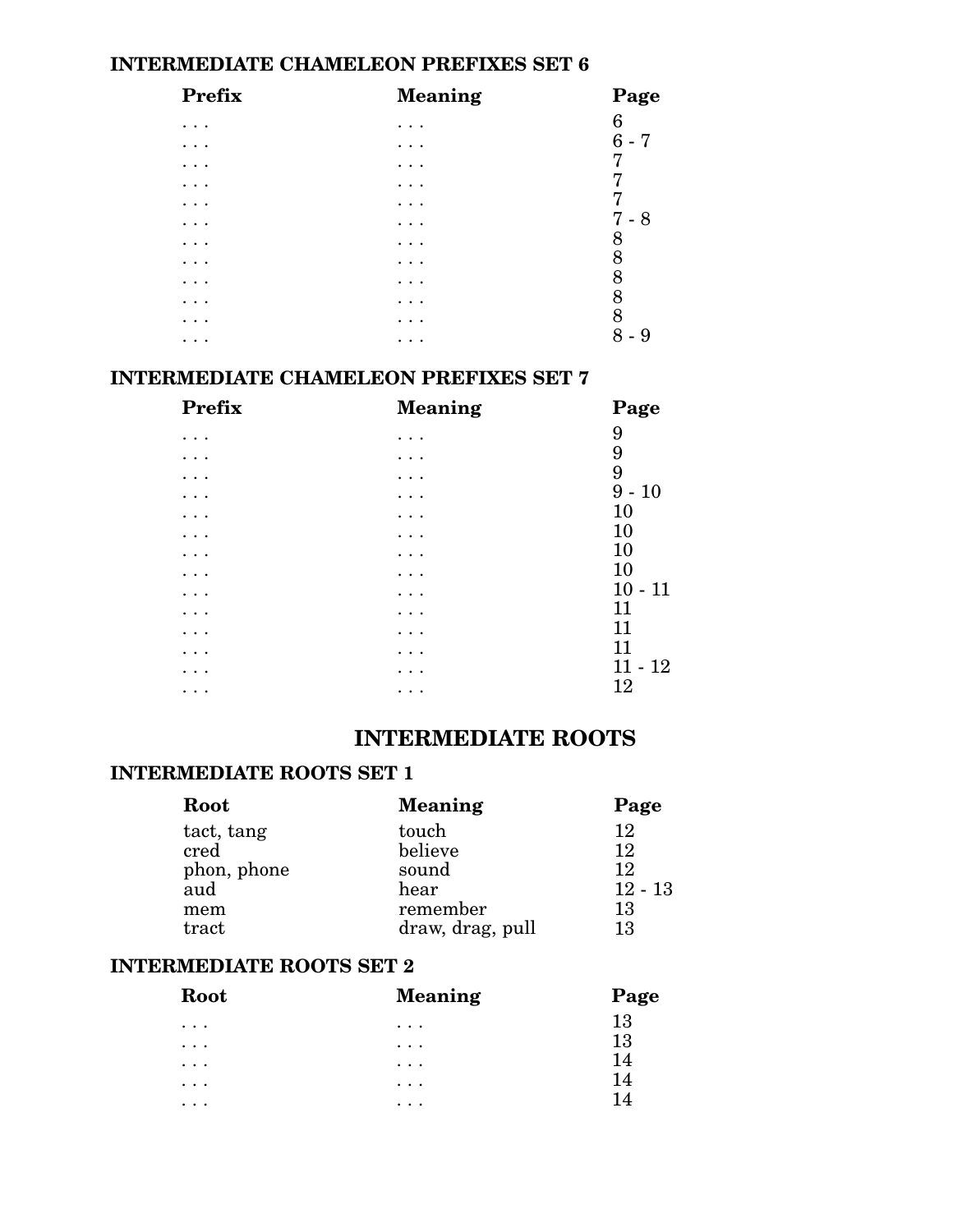## **INTERMEDIATE ROOTS SET 3**

| Root     | <b>Meaning</b> | Page      |
|----------|----------------|-----------|
| $\cdots$ | $\cdots$       | 14        |
| $\cdots$ | $\cdots$       | 14        |
| $\cdots$ | $\cdots$       | 15        |
| $\cdots$ | $\cdots$       | 15        |
| $\cdots$ | $\cdots$       | 15        |
| $\cdots$ | $\cdots$       | $15 - 16$ |

## **INTERMEDIATE ROOTS SET 4**

| Root     | <b>Meaning</b> | Page      |
|----------|----------------|-----------|
| $\cdots$ | $\cdots$       | 16        |
| $\cdots$ | $\cdots$       | 16        |
| $\cdots$ | $\cdots$       | 16        |
| $\cdots$ | $\cdots$       | $16 - 17$ |

#### **INTERMEDIATE ROOTS SET 5**

| Root     | <b>Meaning</b> | Page |
|----------|----------------|------|
| $\cdots$ | $\cdots$       | 17   |
| $\cdots$ | $\cdots$       | 17   |
| $\cdots$ | $\cdots$       | 17   |
| $\cdots$ | $\cdots$       | 17   |
| $\cdots$ | $\cdots$       | 18   |

#### **INTERMEDIATE ROOTS SET 6**

| <b>Root</b> | <b>Meaning</b> | Page |
|-------------|----------------|------|
| $\cdots$    | $\cdots$       | 18   |
| $\cdots$    | $\cdots$       | 18   |
| $\cdots$    | $\cdots$       | 18   |
| $\cdots$    | $\cdots$       | 18   |
| $\cdots$    | $\cdots$       | 19   |

#### **INTERMEDIATE ROOTS SET 7**

| Root     | <b>Meaning</b> | Page      |
|----------|----------------|-----------|
| $\cdots$ | $\cdots$       | 19        |
| $\cdots$ | $\cdots$       | 19        |
| $\cdots$ | $\cdots$       | $19 - 20$ |
| $\cdots$ | $\cdots$       | 20        |
| $\cdots$ | $\cdots$       | -20-      |

# **INTERMEDIATE SUFFIXES**

## **INTERMEDIATE SUFFIXES SET 1**

| <b>Suffix</b> | <b>Meaning</b> | Page      |
|---------------|----------------|-----------|
| -ee           | person         | 20        |
| $-ist$        | person         | $20 - 21$ |
| -eer          | person         | 21        |
| $-0r$         | person         | 21        |
| -cian         | person         | 21        |
| -er           | person         | $21 - 22$ |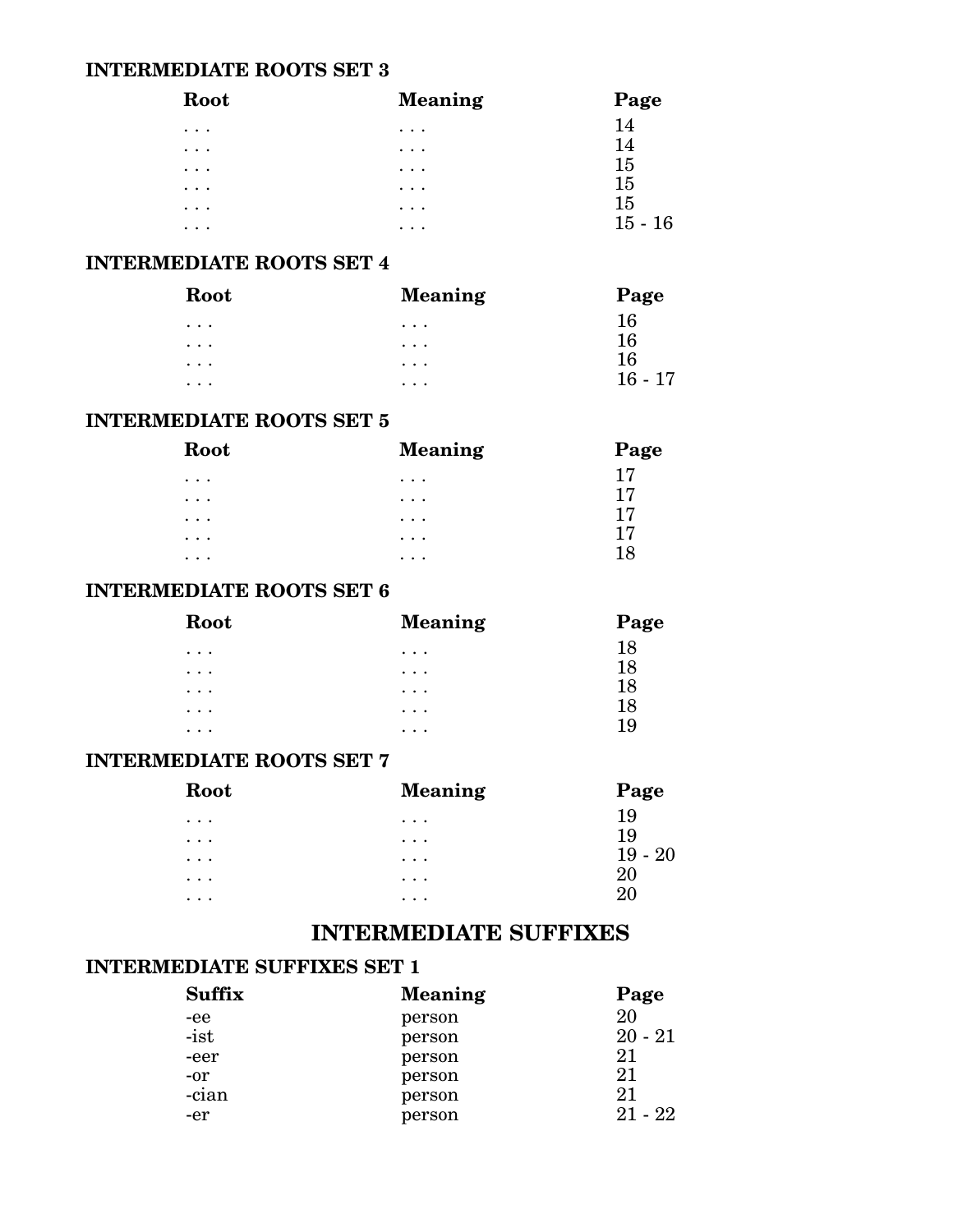## **INTERMEDIATE SUFFIXES SET 2**

| <b>Suffix</b> | <b>Meaning</b> | Page |
|---------------|----------------|------|
| $\cdots$      | $\cdots$       | 22   |
| $\cdots$      | $\cdots$       | 22   |
| $\cdots$      | $\cdots$       | 22   |
| $\cdots$      | $\cdots$       | 23   |
| $\cdots$      | $\cdots$       | 23   |

## **INTERMEDIATE SUFFIXES SET 3**

| <b>Suffix</b> | <b>Meaning</b> | Page |
|---------------|----------------|------|
| $\cdots$      | $\cdots$       | 23   |
| $\cdots$      | $\cdots$       | 24   |
| $\cdots$      | $\cdots$       | 24   |
| $\cdots$      | $\cdots$       | 24   |
| ٠             | $\cdots$       | 25   |

#### **INTERMEDIATE SUFFIXES SET 4**

| <b>Suffix</b> | <b>Meaning</b> | Page |
|---------------|----------------|------|
| $\cdots$      | $\cdots$       | 25   |
| $\cdots$      | $\cdots$       | 25   |
| $\cdots$      | $\cdots$       | 26   |
| $\cdots$      | $\cdots$       | 26   |
| $\cdots$      | $\cdots$       | 26   |

## **INTERMEDIATE SUFFIXES SET 5**

| <b>Suffix</b> | <b>Meaning</b> | Page      |
|---------------|----------------|-----------|
| $\cdots$      | $\cdots$       | 26        |
| $\cdots$      | $\cdots$       | 27        |
| $\cdots$      | $\cdots$       | 27        |
| $\cdots$      | $\cdots$       | 27        |
| $\cdots$      | $\cdots$       | $27 - 28$ |

## **INTERMEDIATE SUFFIXES SET 6**

| <b>Suffix</b> | <b>Meaning</b> | Page |
|---------------|----------------|------|
| $\cdots$      | $\cdots$       | 28   |
| $\cdots$      | $\cdots$       | 28   |
| $\cdots$      | $\cdots$       | 29   |
| $\cdots$      | $\cdots$       | 29   |
| $\cdots$      | $\cdots$       | 29   |

#### **INTERMEDIATE SUFFIXES SET 7**

| <b>Suffix</b> | <b>Meaning</b> | Page      |  |
|---------------|----------------|-----------|--|
| $\cdots$      | $\cdots$       | $29 - 30$ |  |
| $\cdots$      | $\cdots$       | 30        |  |
| $\cdots$      | $\cdots$       | 30        |  |
| $\ddotsc$     | $\cdots$       | $30 - 31$ |  |
| $\ddots$ .    | $\cdots$       | 31        |  |
| <b>INDEX</b>  |                | $33 - 34$ |  |